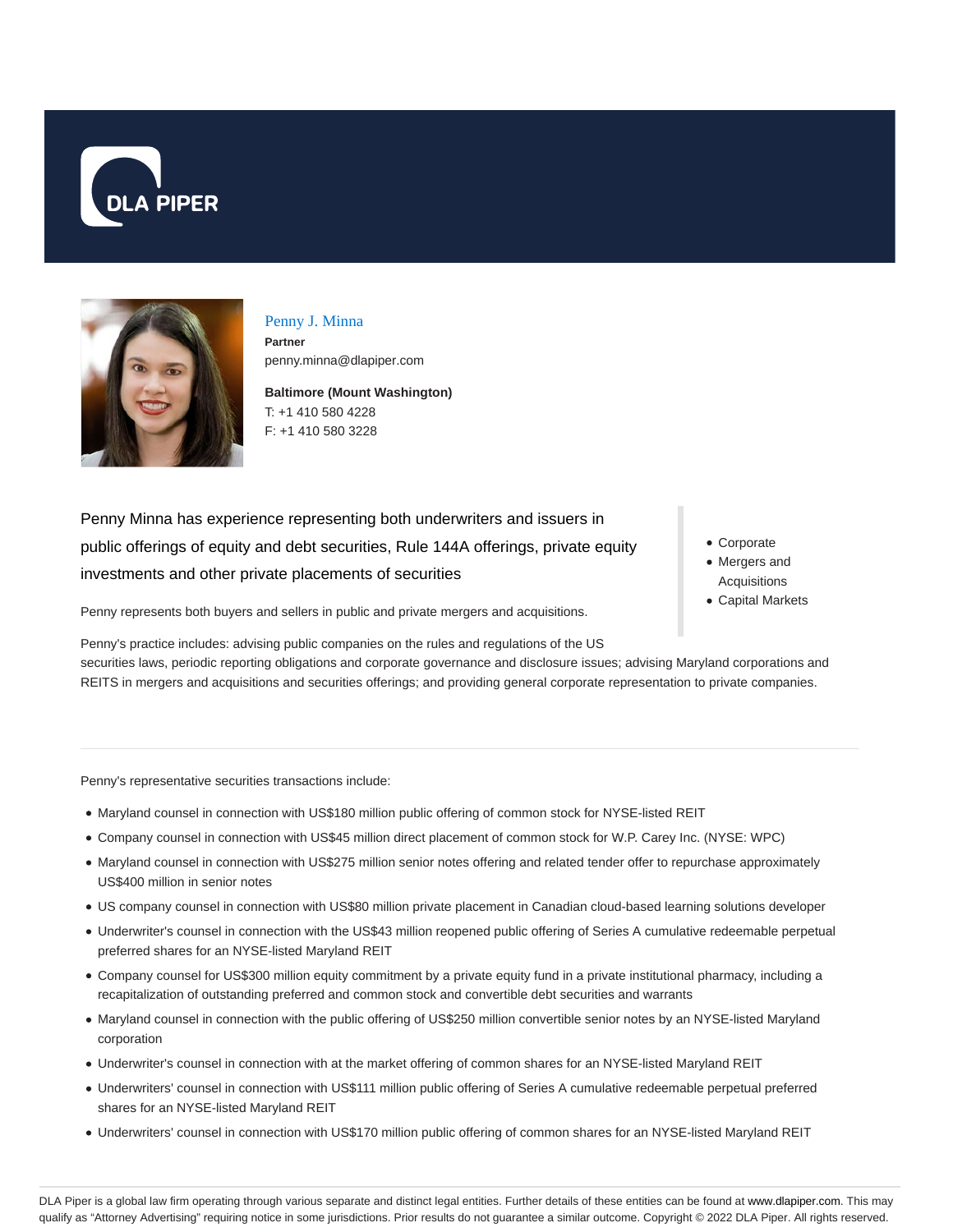- Underwriters' counsel in connection with US\$75 million public offering of common shares for an NYSE-listed Maryland REIT
- Company counsel in connection with US\$150 million private placement by a private equity fund of Series E preferred stock for a private video game developer and publisher
- Company counsel in connection US\$250 million Rule 144A offering of convertible senior notes for an NYSE-listed company
- Company counsel in connection with US\$300 million private placement by a private equity fund of Series D preferred stock for a private video game developer and publisher

Penny's representative mergers and acquisitions transactions include:

- TeleCommunication Systems, Inc. (NASDAQ: TSYS) US\$20 million acquisition of microDATA GIS, Inc.
- CAE Healthcare's (a CAE business, NYSE: CAE) US\$20 million acquisition of Advanced Medical Technologies, LLC
- Maryland counsel in connection with W.P. Carey Inc.'s (NYSE: WPC) acquisition of CPA®15
- CAE Healthcare's US\$130 million acquisition of Medical Education Technologies, Inc.
- Private video game developer and publisher's acquisition of a French software and game development studio and its US subsidiary
- Chesapeake Sciences Corporation's US\$80 million acquisition by L-3 Communications Corporation
- Artesian Water Maryland's acquisition of certain water system assets from Cecil County, Maryland
- A private video game developer and publisher's US\$150 million acquisition of a US video game development studio

### CREDENTIALS

## Admissions

Maryland

## **Recognitions**

- Chambers USA 2021-22 - Band 4, Maryland Corporate/M&A Chambers comments highlighted Penny's counsel "on a variety of corporate matters," and quoted clients who praised her as "a great lawyer who's very smart," and "a really good attorney."
- The Legal 500 United States 2013 - Recommended, Capital Markets Equity Offerings - Advice to Managers

## **Education**

- J.D., Vanderbilt University Law School 2000
- B.A., Johns Hopkins University 1996 Phi Beta Kappa

### **INSIGHTS**

## **Events**

## **Previous**

**2021 Baltimore Dealmakers Conference**

9 June 2021 | 8:30 - 3:00 EDT **Webinar**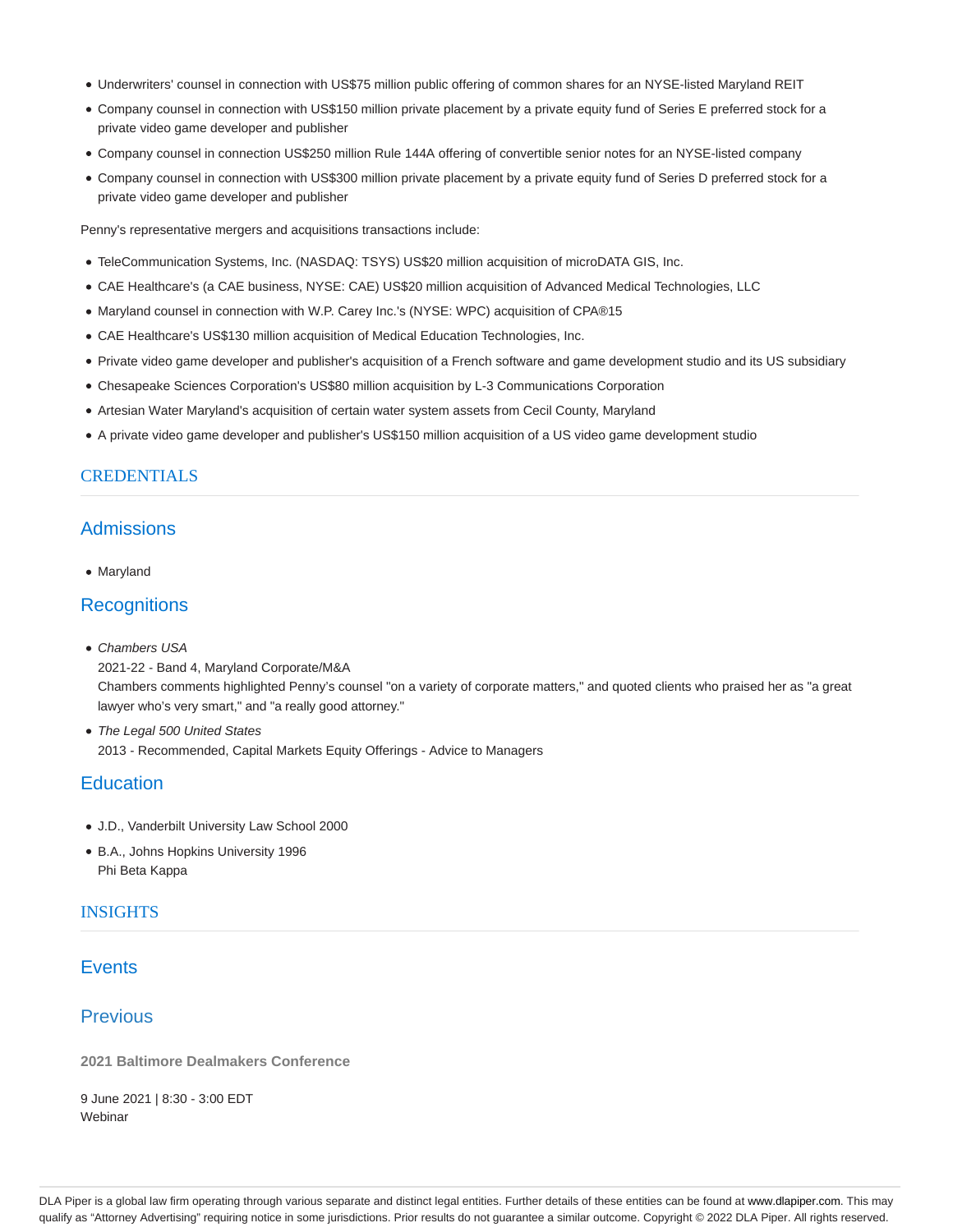Panelist, "Why Become a Benefit Corporation?" Hastings Business Law Journal Symposium, How Social Benefit Legislation is Reshaping the Corporate Outlook, October 2012

### **NEWS**

**DLA Piper advises W. P. Carey in US\$1 billion equity sales agreement**

7 June 2022

DLA Piper advised W. P. Carey Inc. (NYSE: WPC) in its entrance into an equity sales agreement pursuant to which shares of W. P. Carey's common stock having an aggregate offering price of up to US\$1 billion may be offered and sold.

**DLA Piper advises ICF in acquisition of Creative Systems and Consulting**

6 January 2022

DLA Piper represented ICF (NASDAQ:ICFI), a global consulting and digital services provider, in its acquisition of Creative Systems and Consulting, a premier provider of IT modernization and digital transformation solutions to US federal agencies.

**DLA Piper advises Armada Acquisition Corp. in US\$2 billion combination with Rezolve**

5 January 2022

DLA Piper represented Armada Acquisition Corp. I in a definitive business combination agreement with Rezolve.

**DLA Piper advises FullStory in its US\$103 million Series D financing**

### 23 August 2021

DLA Piper represented FullStory in its recent oversubscribed US\$103 million Series D financing.

**DLA Piper advises Opportunity Financial (OppFi) in business combination with FG New America Acquisition Corp.**

#### 29 July 2021

DLA Piper represented Opportunity Financial, LLC in its business combination with special purpose acquisition company FG New America Acquisition Corp.

**DLA Piper advises Athena Technology Acquisition Corp. in a US\$2 billion SPAC deal with Heliogen, Inc.**

### 8 July 2021

DLA Piper represented Athena Technology Acquisition Corp. in connection with the negotiation of a definitive agreement for a business combination with Heliogen, Inc.

**DLA Piper advises CareMax in business combination with Deerfield Healthcare Technology Acquisitions Corp.**

DLA Piper is a global law firm operating through various separate and distinct legal entities. Further details of these entities can be found at www.dlapiper.com. This may qualify as "Attorney Advertising" requiring notice in some jurisdictions. Prior results do not guarantee a similar outcome. Copyright @ 2022 DLA Piper. All rights reserved.